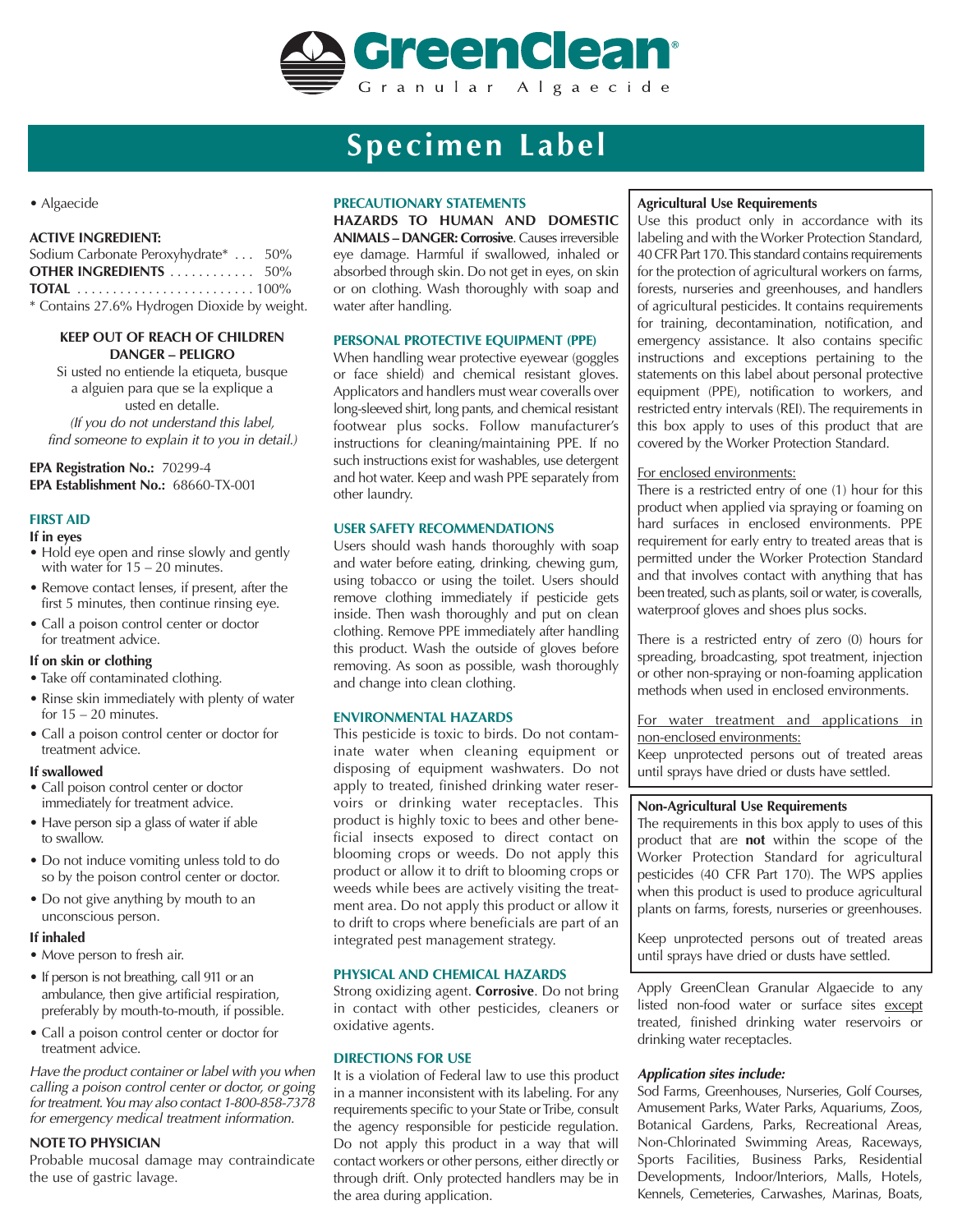## **WATER APPLICATION RATES**

| <b>Application</b>                                                                                            | <b>Heavy Algae Growth</b>                                                                                                                                                                                                                                                                                                        | Low Algae Growth/Maintenance                                                                                                                                   |  |
|---------------------------------------------------------------------------------------------------------------|----------------------------------------------------------------------------------------------------------------------------------------------------------------------------------------------------------------------------------------------------------------------------------------------------------------------------------|----------------------------------------------------------------------------------------------------------------------------------------------------------------|--|
| Large Volume – Granular:<br>Lakes, ponds, lagoons, etc.                                                       | 90-500 lbs of GreenClean Granular Algaecide per<br>million gallons of water.<br>$-$ OR $-$<br>30-170 lbs of GreenClean Granular Algaecide per<br>acre-foot of water.                                                                                                                                                             | 9-50 lbs of GreenClean Granular Algaecide per million<br>gallons of water.<br>$-OR -$<br>3-17 lbs of GreenClean Granular Algaecide per acre-<br>foot of water. |  |
| <b>Small Volume - Granular:</b><br>Indoor or outdoor water gardens,<br>fountains, ornamental waterfalls, etc. | 3-16 Tbs of GreenClean Granular Algaecide per<br>1000 gallons of water. (16 Tbs = 1 $\tilde{Cup}$ , 2 $\tilde{Cup}$ s = 1<br>$ b\rangle$                                                                                                                                                                                         | 1-5 tsp of GreenClean Granular Algaecide per 1000<br>gallons of water. $(3 \text{ tsp} = 1 \text{ Tbs})$                                                       |  |
| <b>Liquid Applications:</b><br>Use for suspended algae and<br>free-floating algae mats.                       | <b>Solution Preparation:</b> Due to solubility limitations, use at least 1 gallon of water to fully dissolve each 0.5 lbs<br>of GreenClean Granular Algaecide. Dissolution of GreenClean Granular Algaecide in cold water takes approx-<br>imately 5 minutes. Treatment Rates: Use same rates as the granular application above. |                                                                                                                                                                |  |

Docks, Garden Centers, Power Washing, Water Gardens, Landscapes, Municipalities, Waterways, Storm Waters, Drainage Systems, Impounded Waters, and Wastewater.

#### *Application surfaces include: WATER SURFACES*

Ponds, Lakes, Lagoons, Water Gardens, Ornamental Pools/Ponds, Ornamental Waterfalls, Fountains, Bird Baths, Golf Course Ponds, Industrial/Commercial Ponds, Impounded Waters, Standing Water, Bilge Water, Non-Potable Water Reservoirs, Waterways, Conveyance Ditches, Canals, Laterals, Drainage Systems, Catch Basins, Flooded Areas, Sewage Systems, Drain Fields, Fire Ponds, Watering Tanks (Non-Potable Water), Storage Tanks, Water Collectors and Domestic/Commercial Non-Potable Waters

#### *NON-PAINTED SURFACES*

Floors, Walkways, Storage Areas, Patios, Decks, Railings, Roofs, Asphalt Shingles, Siding, Fiberglass, Boats, Piers, Docks, Stairs, Ramps, Ground Cover Mats, Weed Control Mats, Concrete, Brick, Tile, Slate, Granite, Statues/Monuments, Outdoor Furniture, Tennis Courts (non-grass), Nursery Yards, Shorelines, Gravel, Dirt Floors, Under Benches, and Other Non-Painted Surfaces

### **WATER TREATMENT**

Use GreenClean Granular Algaecide to treat, control, and prevent a broad spectrum of algae. Effects of treatment are immediately apparent (bubbling, bleaching/discoloration of algae). Waters treated with GreenClean Granular Algaecide are permissible to be used without interruption.

#### **DETERMINING WATER VOLUME**

Measure length (L), width (W), and average depth (D) in feet (ft) and calculate volume using one of the following formulas:

## **Square/Rectangular:**

L( $\vec{f}$ t) x W( $\vec{f}$ t) x D( $\vec{f}$ t) x 7.5 = Gallons

## **Circular/Elliptical:**

L(ft) x W(ft) x  $D$ (ft) x 5.9 = Gallons

## **1 acre-foot of water** =

208.7 ft long x 208.7 ft wide x 1 ft deep 43,560 ft<sup>3</sup> = 325,851 gal = 2,780,000 lbs

| <u>Avg. L (ft) x Avg. W (ft) x Avg. D (ft)</u> = $\arctan$ <b>acre-feet</b> |          |
|-----------------------------------------------------------------------------|----------|
| 43,560                                                                      | of water |

#### **GENERAL TREATMENT NOTES**

- Control is most easily achieved when algae are not yet well established. Treat when growth first begins to appear.
- Apply early in the day under calm, sunny conditions, and when water temperatures are warm. Sunlight and higher temperatures both enhance GreenClean Granular Algaecide activity.
- Apply in a manner that will ensure even distribution of GreenClean Granular Algaecide within the treatment area.
- Break up any heavy floating algae mats before or during application.
- Skim dead algae and organic matter that rises to the water's surface after treatment. Allowing dead organics to sink and decay will provide a food source and additional nutrients that stimulate algae re-growth and further blooms.
- Use GreenClean Granular Algaecide as an integral part of your water management system. If using in conjunction with other water additives (such as bacteria or enzymes), always apply GreenClean Granular Algaecide first and wait several hours before adding any other products.
- Re-treat areas if re-growth begins to appear. Allow 48 hours between consecutive treatments.
- Maintain an algae free pond with GreenClean Granular Algaecide maintenance rates at a frequency appropriate for your environmental conditions.
- In regions where water freezes in the winter, treatment with GreenClean Granular Algaecide (including skimming) 6-8 weeks before expected freeze will help prevent masses of decaying algae under the ice cover.
- After application, do not allow undiluted granules to remain in an area where humans or animals are exposed.
- Non-target plants will suffer contact burn if undiluted granules are accidentally spilled on them. Do not apply in such a way that the concentrated product comes in contact with grass, ornamentals and other foliage.
- Do not tank mix with aquatic herbicides or algaecides containing copper or bromides.

#### **EFFECTIVENESS FACTORS**

• Effects of GreenClean Granular Algaecide treatment are immediately apparent (bubbling, bleaching/discoloration of algae).

- **GreenClean Granular Algaecide treatments are successful when contact of the pesticide is made with the algae.**
- Liquid applications will not sink through the water column as readily as a granular application.
- When treating surface mats and blooms, it is possible that GreenClean Granular Algaecide will not penetrate the water column below the infested area, and a second application is then required for treating any bottom growing algae.
- Apply more frequently during the summer months when water consumption and temperatures are high.

#### **APPLICATION METHODS**

SPREADING / BROADCASTING: Broadcast GreenClean Granular Algaecide with a mechanical spreader or by hand, directly on the water surface, from shore or from a properly equipped boat.

SPOT TREATMENT: Apply GreenClean Granular Algaecide directly over the infested area. Re-treatment is required when heavy growth occurs.

LIQUID: Make a solution with GreenClean Granular Algaecide (refer to liquid application rates). Spray this solution on the water surface from shore or a properly equipped boat. When using this method, the wind direction is important as well as the operation of the boat. If using a slurry, agitate constantly.

INJECTION: Make a solution with GreenClean Granular Algaecide (refer to liquid application rates). Inject this solution into the water via a piping system.

SUBSURFACE: Place GreenClean Granular Algaecide in burlap bags and drag through the water by means of a boat. Use granular application rates. Begin treatment along the shoreline, and proceed outward. The path of the boat shall insure an even distribution. Continue dragging until all GreenClean Granular Algaecide is dissolved.